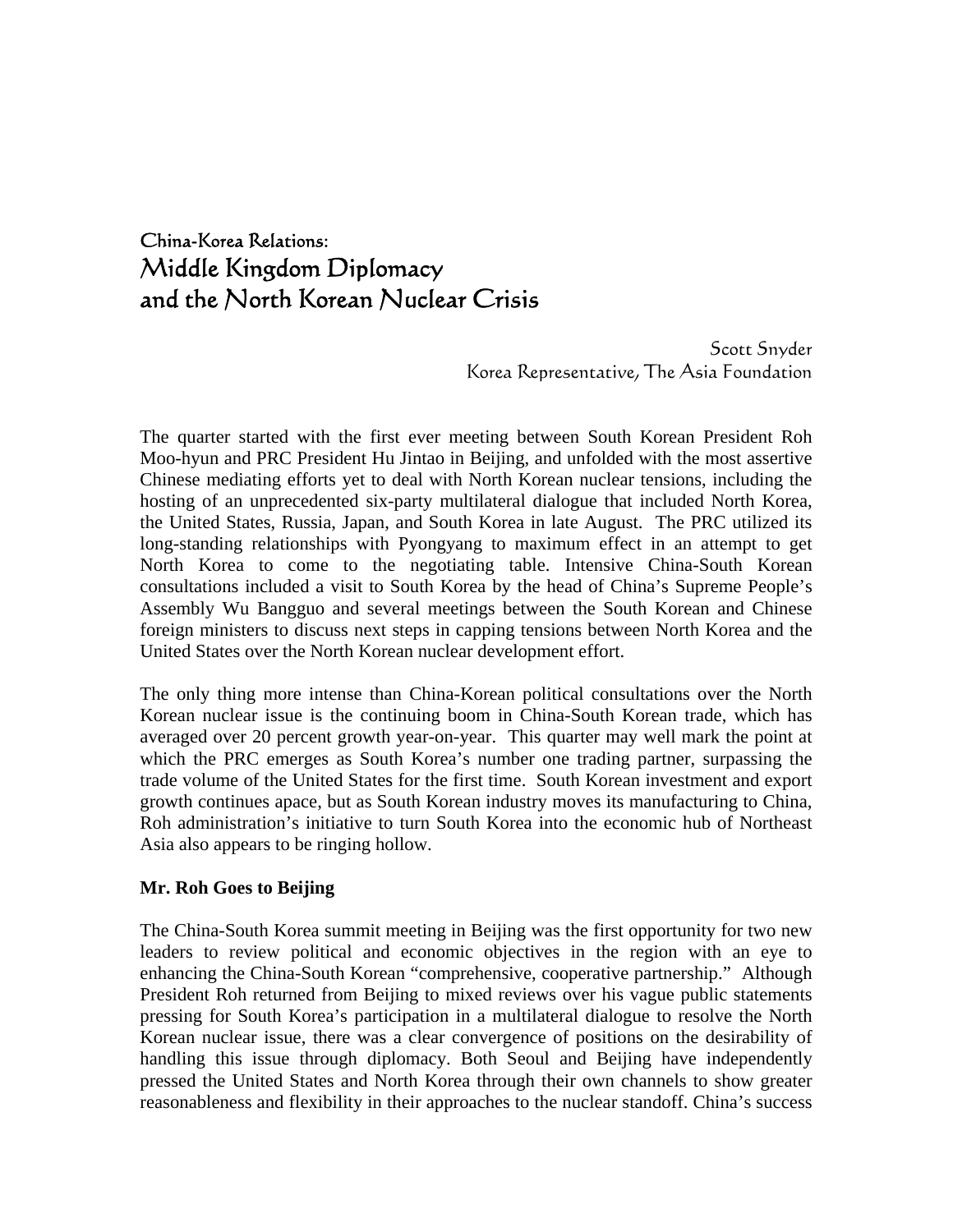in bringing North Korea to a dialogue that included South Korea has been welcomed in Seoul as a first step toward easing tensions on the Korean Peninsula and eased domestic criticism of President Roh's diplomacy surrounding the North Korean nuclear issue.

Both leaders agreed during their meetings in Beijing to enhance bilateral cooperation in the energy and high technology sectors such as information technology and biotechnology through the establishment of a Korea-China Industrial Cooperation Committee. The bilateral trade volume is predicted to more than double to \$100 billion within five years. At a business luncheon with Korean executives in Beijing, President Roh encouraged South Korean businesses to participate in building China's infrastructure, including projects related to the "Great West Development Project," the 2008 Beijing Olympics, and the 2010 Shanghai exposition. There was also discussion among the two ministers of environment about the need to apply environmental technologies to reduce the negative impact of "yellow dust," which affects the Korean Peninsula each spring.

Several sensitive political issues remained: first, Beijing pushed for a South Korean pledge to continue to deny the Dalai Lama a visit to Korea, contrary to the wishes of Korea's large Buddhist community. Second, Beijing pressed South Korea to recognize the Taiwan issue as "an internal affair of China." Third, the PRC appears to have resisted discussion of the disposition of North Korean refugees or South Korean citizens currently being tried for helping North Korean refugees. The Roh government was strongly criticized in some quarters for failing to obtain the release of South Korean citizens held in China for their efforts to assist North Korean refugees who want to come to Seoul. Finally, it was clear that China was unenthusiastic about Roh Moo-hyun's vision of Korea as a regional hub, given Shanghai's future aspirations and capacity to play such a role.

### **China's Mediating Role in the North Korean Nuclear Standoff**

For Beijing, President Roh's visit to Beijing was the first step in an accelerated effort over the summer to prepare for the next phase of dialogue on the North Korean nuclear issue. Having assessed that it was in China's interest to make every effort to prevent a U.S.-DPRK military conflict following the U.S. war in Iraq, the PRC leadership determined that it could no longer afford to play a passive role in dealing with Korean Peninsular tensions. One fear among Chinese analysts was that a war on the Korean Peninsula might also indirectly serve to strengthen U.S. dominance and complete a military "encirclement" strategy designed to isolate or weaken the PRC.

In view of past ties with North Korea, it was determined Beijing had a "special" and "unique" role to play in resolving the nuclear issues. Although the PRC-DPRK relationship is no longer a relationship among socialist comrades but rather a normal state-to-state relationship, the PRC determined that it could play a credible mediating role. However, the PRC's independent interest in stability on the Korean Peninsula clearly places the avoidance of military hostilities as a higher priority than denuclearization, a significant point of difference between Washington and Beijing. The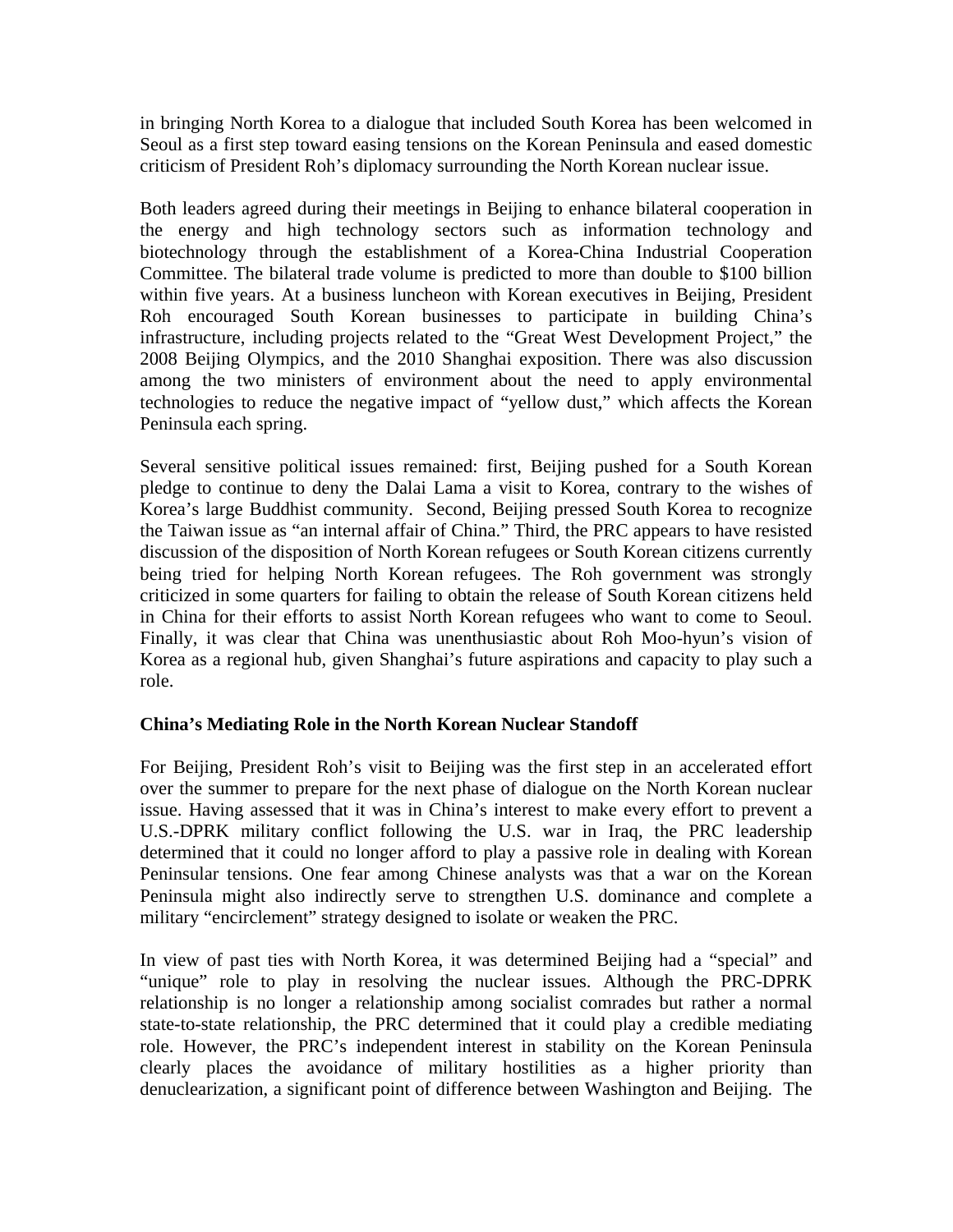PRC's unique diplomatic role includes using old relationships established through traditional party-to-party ties with the DPRK as a means of communicating effectively with the top DPRK leadership. The PRC apparently has also shown itself willing to utilize economic incentives of greater aid to North Korea as part of its strategy, possibly in combination with coercive measures. A notable development that has engendered some media speculation has been China's deployments of People's Liberation Army (PLA) troops at points along the border with North Korea.

Immediately following President Roh's visit to Beijing, Vice Foreign Minister Dai Bingguo, former head of the International Liaison Department of the Central Committee of the Chinese Communist Party, met with top North Korean officials on July 12-14, including six hours of meetings with DPRK Central Defense Commission Chairman Kim Jong-il. According to Chinese press reports, President Hu Jintao sent with Minister Dai his personal letter urging continued talks with the United States over the North Korean nuclear issue. President Hu's letter is reported to have promised China's sincerity in facilitating negotiations to resolve the U.S.-DPRK crisis, an increase in economic aid to the DPRK, and a promise to persuade the United States to make a nonaggression pledge to the DPRK in return for the denuclearization of the Korean Peninsula. It has not yet been revealed whether this message was also accompanied by any explicit Chinese threats of coercive diplomacy similar to the oil pipeline cutoff that occurred in early March, prior to the trilateral meeting hosted in Beijing with the United States and North Korea on April 24-26.

Chairman Kim Jong-il agreed during his meetings with Dai to resume the multilateral dialogue but that bilateral dialogue was a bottom line requirement for moving forward. With this message, Dai then traveled to the United States on July 16-18 to discuss arrangements for a six-party meeting to be held in Beijing, and also convinced the United States to allow a bilateral meeting on the side of the multilateral dialogue. After the PRC conveyed this assurance to Pyongyang, the North Koreans revealed their decision to participate in the talks, but made the announcement via the DPRK Embassy in Moscow on July 31, indirectly expressing their pique with Chinese pressure to accept the multilateral format.

Having successfully convinced all the parties to set a date for the meeting, the PRC continued its shuttle diplomacy with Pyongyang, sending CCP Central Committee member Xu Caihou and deputy head of the International Liaison Department of the CCP Central Committee Liu Hongcai to Pyongyang. On Aug. 19-22, Xu met with Gen. Jo Myong-rok and with Kim Jong-il, who expressed his unhappiness with the United States. In addition to these two delegations, President Hu is also reported to have sent a senior official on a secret mission to Pyongyang to speak directly with Kim Jong-il about his position. Kim is reported to have demanded a written pledge from the U.S. side, placing emphasis on the necessity of a bilateral understanding rather than a multilateral security guarantee. This successful shuttle diplomacy laid the groundwork for the first round of six-party talks held on Aug. 27-29 in Beijing.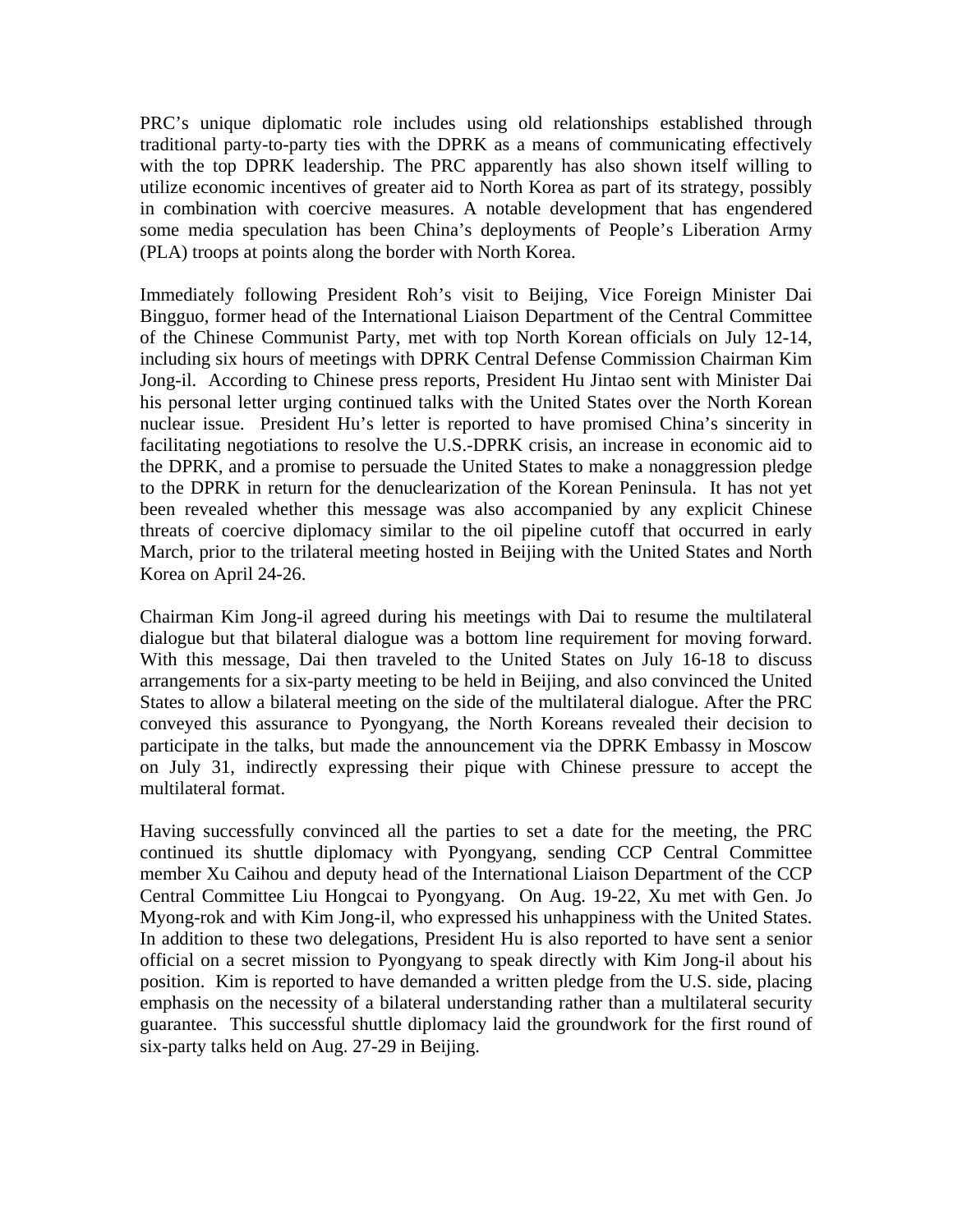Prior to the talks, there were hopes that the PRC might be able to fix a firm date and venue for the second round of talks or announce some form of joint statement, but in the end, the only result was a nonbinding chairman's statement from PRC Deputy Foreign Minister Wang Yi, emphasizing that the nuclear issue should be resolved peacefully, that the security concerns of the DPRK should be taken into consideration through that process, that all parties should avoid actions that might escalate tensions while the talks are ongoing, and that the process for resolving the nuclear issue should involve simultaneous steps.

DPRK frustration with the outcome of the talks has repeatedly been made evident through emotional public statements claiming that the North would not return to the negotiating table unless the United States shows its will to give up its hardline approach toward North Korea, but the DPRK did not take provocative actions as some had predicted on or before the Sept. 9 anniversary of the founding of the DPRK. Satellite evidence showed that the North had ceased operations of its reprocessing plant, but the DPRK subsequently announced that it had completed reprocessing of the spent fuel rods that had been stored under the Agreed Framework. These rods could provide enough plutonium to make 6-8 nuclear weapons. It is impossible to confirm independently the North Korean claim to have finished reprocessing or whether it is a tactic to shape the atmosphere for a second round of negotiations. The DPRK also rejected a visit planned for late September by PRC Supreme People's Assembly Chairman Wu Bangguo, who in early September had also visited South Korea. By the end of the quarter, no date for a second round of talks had been fixed, but despite DPRK rhetoric to the contrary, there were expectations that the next round of talks might take place in early November.

### **China-ROK Economic Growth in Overdrive**

China fever has reached new heights among Korean firms seeking to maximize exports to meet continuously growing Chinese demand for high-end consumer technology goods, intermediary capital goods, automobiles and auto parts, steel, and petrochemicals. The Korea Trade-Investment Promotion Agency reports that on a month-to-month basis, exports to China outpaced exports to the United States for the first time in July, and is likely to displace the United States as South Korea's number one destination for exports by year-end. According to the Korean International Trade Association, South Korean semiconductor exports to the PRC topped \$757 million in January-July of 2003, compared to \$339 million during the previous year. Although the Kia Accent was the most popular small car in China during the first half of this year, selling over 21,000 units, Chinese auto production surpassed that of Korea this year and China's continued growth in capacity is perceived as a potential threat to jobs in the Korean automobile manufacturing sector.

A recent Merrill Lynch report states that "The emergence of the China factor seems to be rewriting the dynamics of the Korean economy." The report states that South Korean low-end consumer companies such as Nong Shim's Instant Noodles, Tong Yang Confectionary Corp. or Shinsegae department store are also benefiting from China's rapid economic growth by moving in to capture local market share. As China emerges as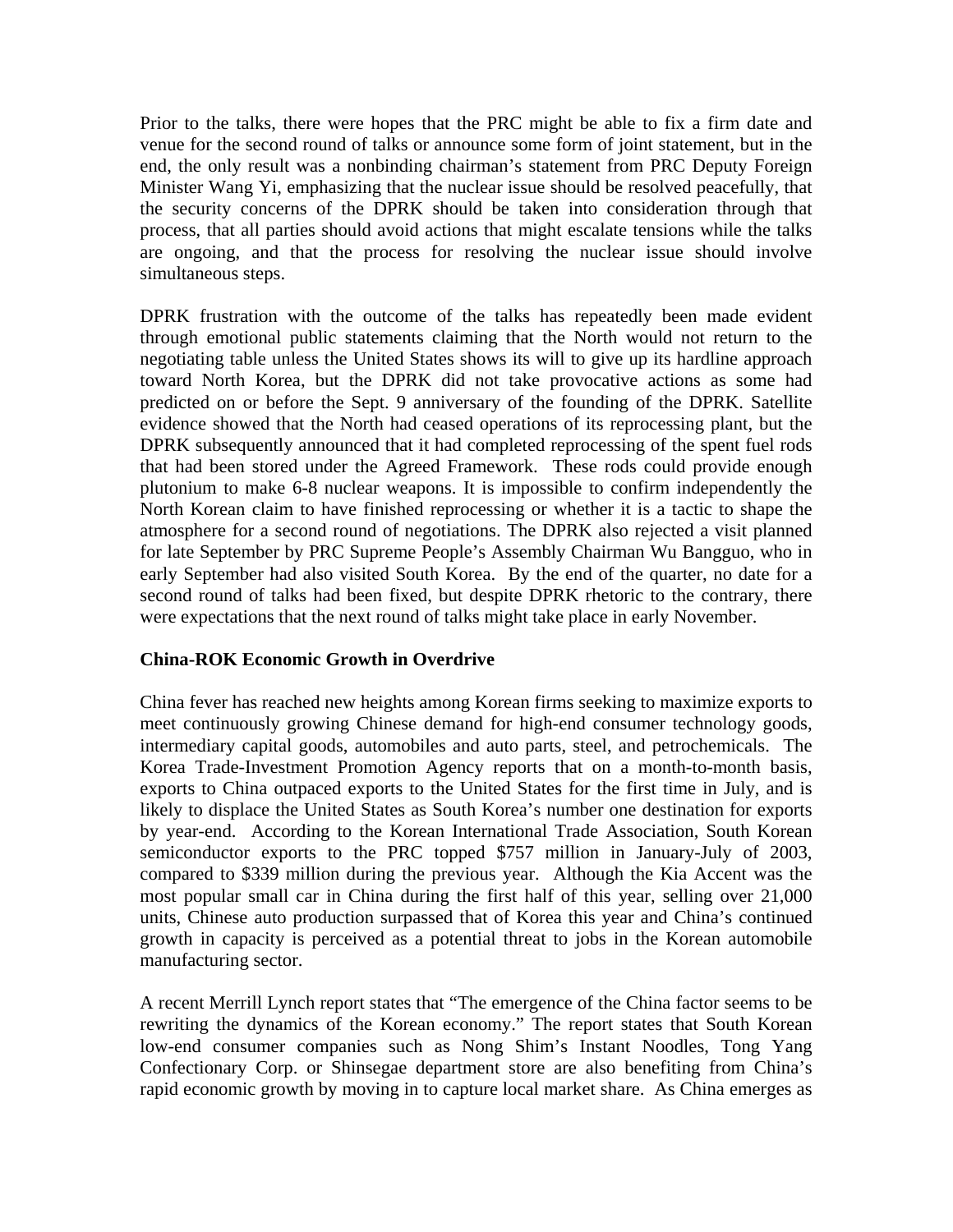South Korea's leading destination for exports, the South Korean economy is more immune to global downturns or U.S. economic slowdowns than before.

Another component of the expansion in bilateral trade is related to the South Korean relocation of manufacturing plants in China to maintain competitiveness and take advantage of lower labor costs. A survey by the South Korean Small and Medium Business Administration revealed that four out of 10 small- and medium-size companies are moving or planning to move their production facilities overseas. Eighty percent of the firms seeking to relocate overseas are targeting China.

Another threat to the Korean economy is enhanced competition from China. A flood of low-cost Chinese agricultural products such as garlic has already influenced the trade relationship in past years. Now, Chinese companies such as Haier, China's top electronics manufacturer, are beginning to enter the Korean consumer market. The import of Chinese home electronics into Korea between January and July jumped 22.8 percent from a year earlier, with imports of Chinese washing machines and refrigerators up three to four times the same period last year, according to the Electronic Industries Association of Korea. With expanded capacity now in place at Shanghai and other ports in China, China's economic growth is also threatening business at Busan Port as international shippers opt to ship directly to China rather than transshipping through Busan. The Korean Trade Commission reports that Korea has been the most common target of Chinese antidumping lawsuits in sectors such as optical fiber, stainless steel, cold-rolled steel plates, newsprint, and polyester, with 18 of 23 lawsuits focused on Korea.

Finally, recent discussions over the possible appreciation of the Chinese currency have led to speculation over the possible impact on the Korean economy. Economists predict a mixed impact for Korea, but the net effect appears to be the further strengthening of the China-Korean trade relationship and the further pushing of Korea into China's economic orbit. The LG Economic Research Institute predicts that Korea's trade surplus with China would widen by over \$1.2 billion and would boost Korean exports to the PRC by over \$2 billion, but other analysts worry that *yuan* revaluation might damage Korea's competitiveness in third country markets. The bottom line is that while the Korean dream of being a regional hub increasingly appears to have come too late to translate into reality, the benefits of riding on the back of a rising China may be more than enough to offset the disappointment – if indeed China's economy continues to rise.

## **Chronology of China-Korea Relations July-September 2003**

**July 7-10, 2003:** ROK President Roh Moo-hyun visits Beijing and Shanghai for his first set of meetings with China's President Hu Jintao and senior Chinese officials.

**July 12-14, 2003:** Vice Foreign Minister Dai Bingguo visits Pyongyang for over six hours of talks with National Defense Commission Chairman Kim Jong-il regarding the prospects for dialogue regarding North Korea's nuclear program.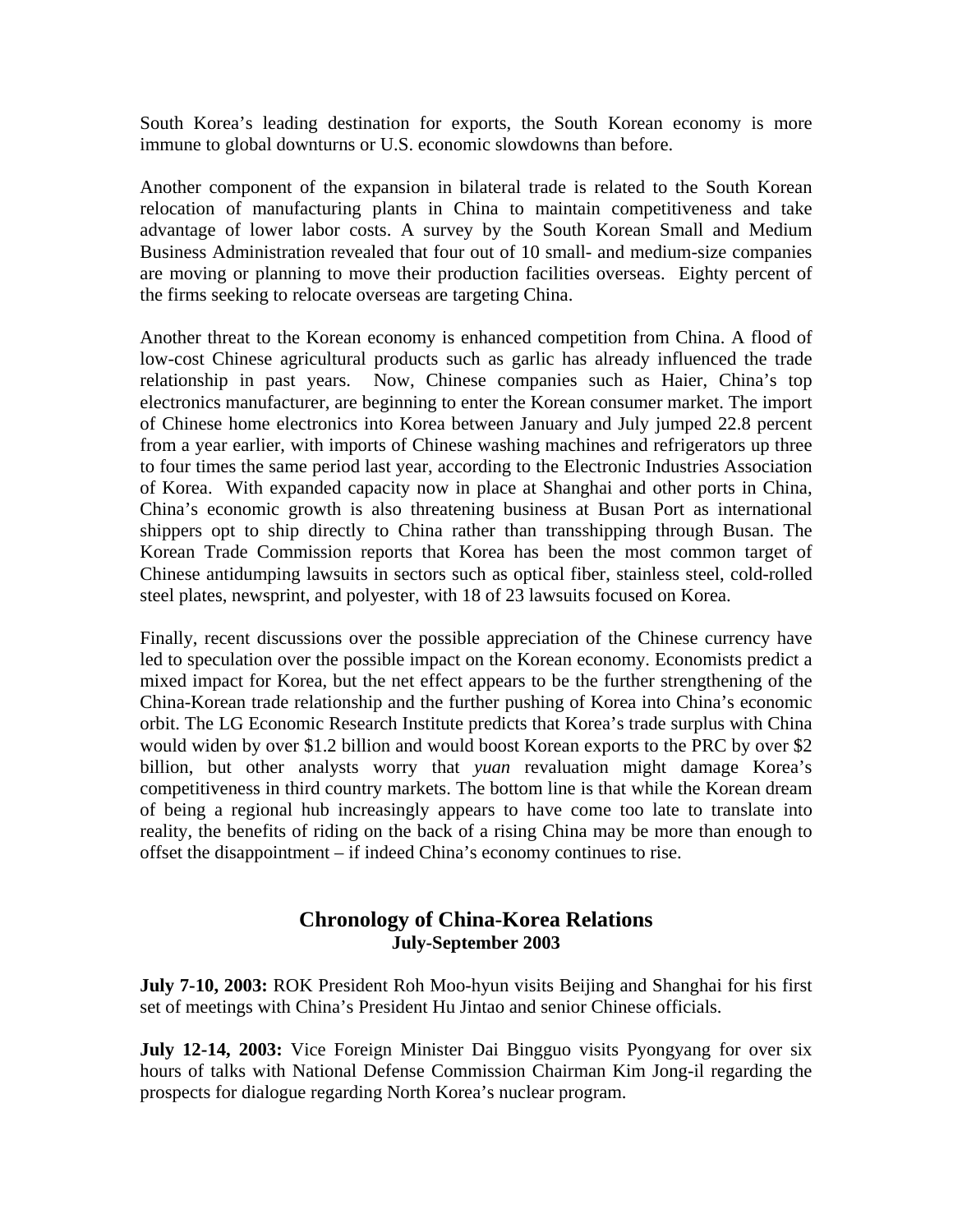**July 16-18, 2003:** Vice FM Dai visits Washington to discuss prospects for dialogue regarding North Korea's nuclear program.

**July 26, 2003:** Taiwan's China External Trade Development Council announces that it would set up an office in Seoul in September.

**July 31, 2003:** DPRK Ambassador to Russia announces North Korea's willingness to participate in six-party dialogue to be held in Beijing.

**Aug. 8-12, 2003:** ROK Minister of Culture Lee Chang-dong makes his first visit to Beijing for ASEAN Plus Three Tourism Ministers meeting and to host a music concert featuring many leading K-pop celebrities.

**Aug. 13-15, 2003:** PRC FM Li Zhaoxing visits Seoul to brief FM Yoon Young-kwan on preparations for the six-party dialogue to be held in Beijing.

**Aug. 18-22, 2003:** Two PRC delegations headed by Xu Caihou, member of the secretariat of the CCP Central Committee and director of the General Political Department of the People's Liberation Army and Liu Hongcai, deputy head of the International Liaison Department of the CCP Central Committee, travel to Pyongyang for discussions in preparation for six party talks, including meetings with National Defense Commission First Vice Chairman Jo Myong-rok and a photo session with Kim Jong-il.

**Aug. 21, 2003:** The Korea Electric Power Corporation announces that it has finalized its first contract to build two 50,000-kilowatt power plants in China, at Henan Province.

**Aug. 27-29, 2003:** PRC hosts first-ever six-party multilateral dialogue on North Korea's nuclear program in Beijing.

**Sept. 2-4, 2003:** PRC National People's Congress Standing Committee Chairman Wu Bangguo visits South Korea at the invitation of National Assembly Speaker Park Kwanyong and meets with ROK President Roh.

**Sept. 6, 2003:** The Chinese government is considering reducing its antidumping tariff for Korean steel products, Korea's Ministry of Commerce, Industry and Energy announces.

**Sept. 8, 2003:** At an IT ministers' conference on Cheju Island, South Korea, China, and Japan agree on joint research and cooperation in seven information technology fields as part of efforts to turn Northeast Asia into a global IT hub.

**Sept. 9-12, 2003:** National Security Advisor Ra Jong-il visits China for consultations on the North Korean nuclear issue and regional security matters.